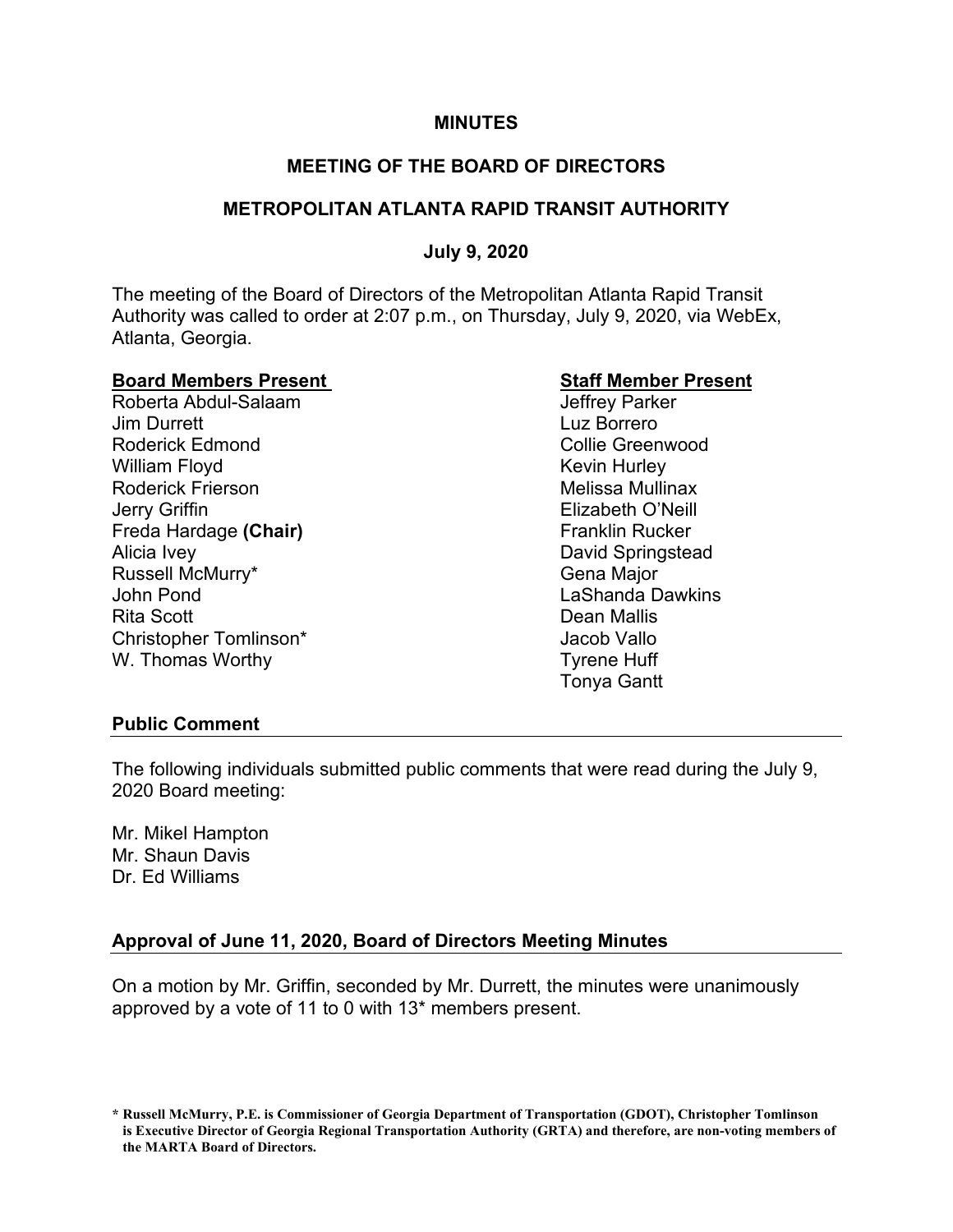# **Planning & Capital Programs Committee Report**

Dr. Edmond reported the Planning & Capital Programs Committee met on June 25, 2020, and approved the following resolutions:

- 2a. Resolution Authorizing the Solicitation of Proposals for On-Claims Analysis, RFP P47040
- 2b. Resolution Authorizing Modification of a contract for L46709 Claims Analysis

On a motion by Dr. Edmond, seconded by Mr. Durrett, resolutions 'a and b' were unanimously passed by a vote of 11 to 0 with 13\* members present.

#### **Operations & Safety Committee Report**

Mr. Griffin reported the Operations & Safety Committee met on June 25, 2020, and approved the following resolutions:

- 3a. Resolution Authorizing the Solicitation of Proposals for the Procurement of Eligibility Assessment Services for MARTA's Mobility (Paratransit) Operation
- 3b. Resolution Authorizing the Award of a Contract for the Procurement of Parking Lot Sweeping Services, B45532

On a motion by Mr. Griffin, seconded by Mr. Durrett, resolutions 'a and b' were unanimously passed by a vote of 11 to 0 with 13\* members present.

#### **Business Management Committee Report**

Mr. Frierson reported the Business Management Committee met on June 25, 2020, and approved the following resolutions:

4a. Resolution Authorizing the Modification in the Contractual Authorization for the Cloud-based Learning Management System, RFP P42158

On a motion by Mr. Frierson, seconded by Mr. Worthy, resolution 'a' were unanimously passed by a vote of 11 to 0 with 13\* members present.